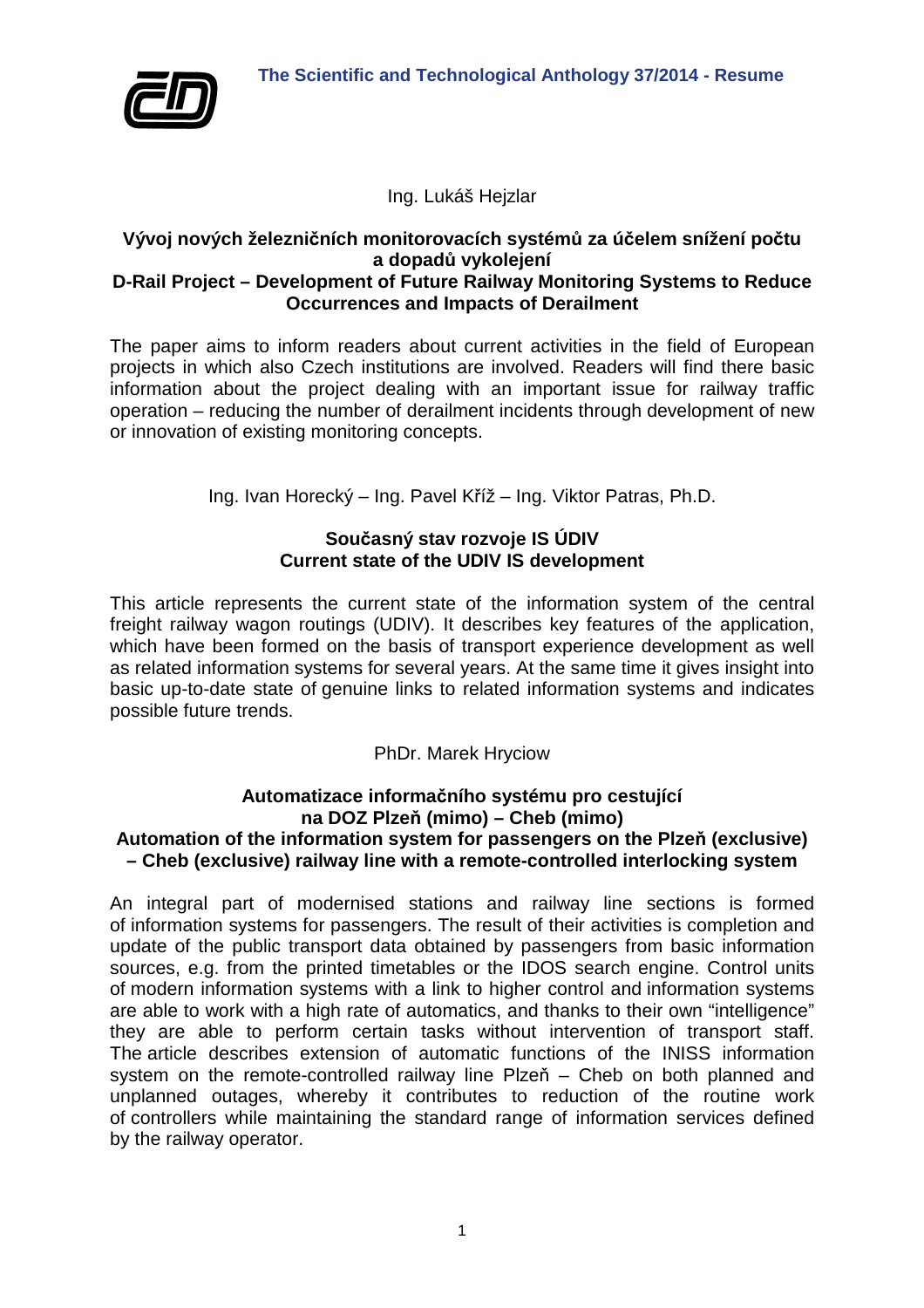

### Ing. Ladislav Kovář - Ing. Mgr. David Krásenský – Ing. Vlastimil Polach, Ph.D. – Ing. Zdeněk Zouhar

## **Diagnostika jedoucích železničních vozidel Diagnostics of rolling stock in motion**

This article deals with the issues of diagnosing technical condition of railway rolling stock of the state-owned infrastructure operator SŽDC whilst in motion on the network, with the purpose of detecting dangerous situations that could have an influence on the safety and flows of railway traffic. We present possible defects of the rolling stock, means of their detection and the information acquired from the diagnostic systems installed. A special emphasis is placed on complete utilization of the measured data and identification of potential problems to the stock owners for the use by infrastructure managers and carriers.

Ing. Jakub Marek, Ph.D.

## **Technické specifikace a generické analýzy systému ETCS Technical specifications and generic analyses of ETCS**

This contribution is from the field of railway control-command and signalling systems and deals with generic analyses of the European Train Control System (ETCS), which exist or are being prepared at the ERA/UNISIG level. In particular, it is focused on safety and dependability analyses of this system which are originated and maintained by the UNISIG RAMS WP working group. The article summarises them, recaps them and provides information about them to readers.

prof. JUDr. Karel Marek, CSc.

## **Smlouva zasílatelská Forwarding Contracts**

Under a forwarding contract, the forwarding agent undertakes in their own name to arrange carriage of goods for the sender at the sender's expense from one designated place to another designated place, and in consideration for this service the sender undertakes to pay a fee to the forwarding agent. The forwarding agent is authorised to be given a written forwarding order unless the contract is made in writing. The aim of the contribution is to inform about the legal regime governing forwarding contracts according to the New Civil Code.